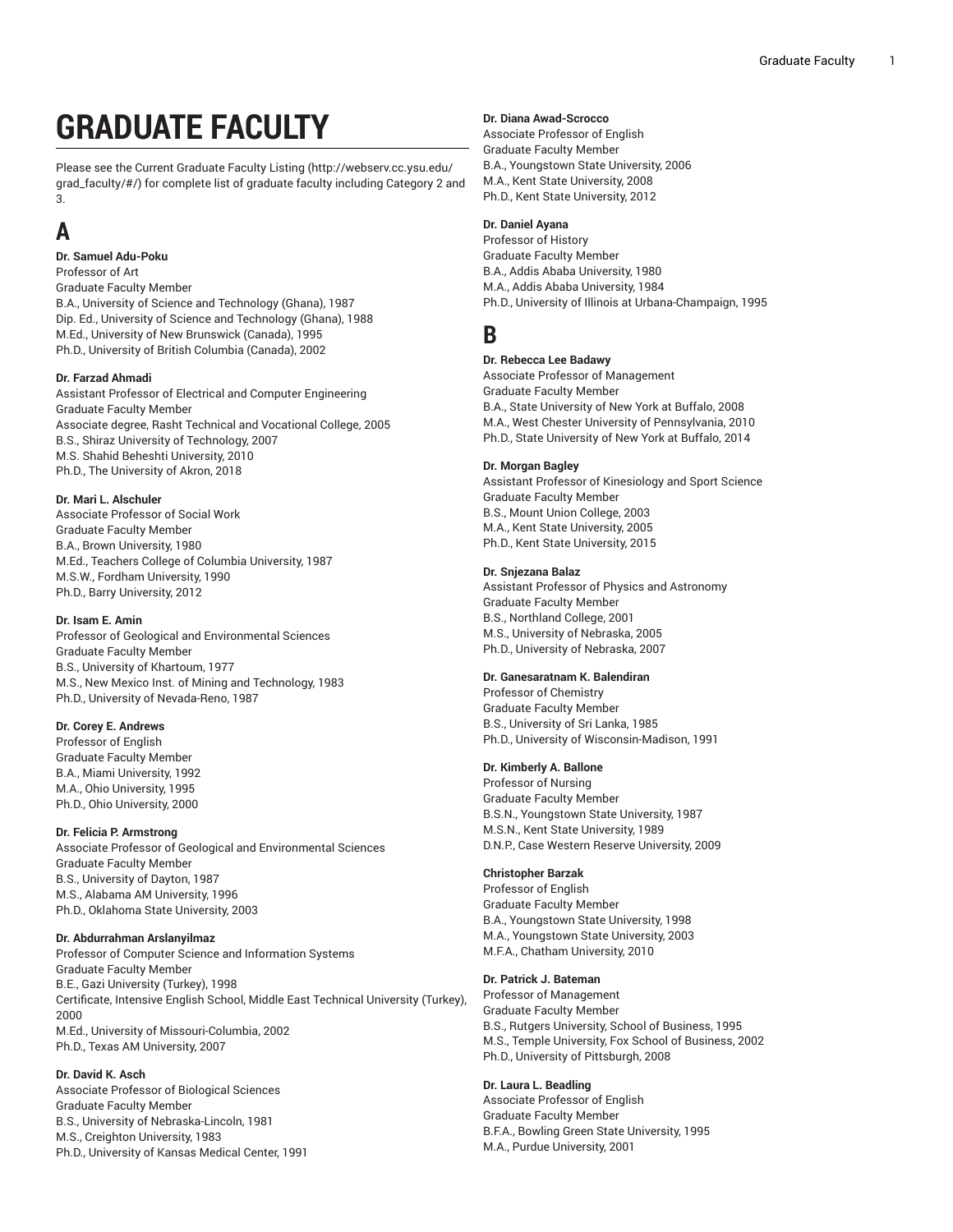Ph.D., Purdue University, 2007

#### **Dr. Jane Beese**

Associate Professor of Psychology Graduate Faculty Member B.A., University of Akron, 1987 M.A., Case Western Reserve University, 1991 Ed.D., University of Akron, 2008

### **Dr. Jennifer Behney**

Assistant Professor of Foreign Languages and Literatures and English Graduate Faculty Member B.A., Capital University, 1995 M.A., University of Findlay, 1997 Ph.D., Michigan State University, 2011

# **Dr. Christopher M. Bellas**

Associate Professor of Criminal Justice and Forensic Sciences Graduate Faculty Member B.A., Edinboro University of Pennsylvania, 1997 A.S., Edinboro University of Pennsylvania, 1998 M.S., Youngstown State University, 2001 Ph.D., Kent State University, 2010

### **Dr. James A. Benedict**

Associate Professor of Physical Therapy Graduate Faculty Member B.S., The Ohio State University, 1982 M.Ed., Kent State University, 1989 Ph.D., Walden University, 2016

#### **Dr. Shelley Blundell**

Assistant Professor of Communication Graduate Faculty Member B.A., Kent State University, 2006 B.S., Kent State University, 2007 M.L.S., Kent State University, 2009 Ph.D., Kent State University, 2015

# **Dr. Ewelina Boczkowska**

Professor of Music Graduate Faculty Member D.E.C., Jean-de-Brebeuf College and Vincent-d'Indy School of Music, 2000 B.M., McGill University, 2002 Ph.D., University of California, 2009

### **Dr. Brian Bonhomme**

Professor of History Graduate Faculty Member B.A., City College of the City University of New York, 1993 M.A., City College of the City University of New York, 1996 Ph.D., The City University of New York Graduate Center, 2000

# **Dr. Philip Sean Brady**

Professor of English Graduate Faculty Member B.A., Bucknell University, 1977 M.A., University of Delaware, 1979 M.A., San Francisco State University, 1986 Ph.D., State University of New York, 1990

# **Dr. Margaret L. Briley**

Assistant Professor of Teacher Education Graduate Faculty Member B.S., Indiana University of Pennsylvania, 1976 M.Ed., Georgia State University, 1981 Ph.D., University of Pittsburgh, 1999

**Dr. Kristopher Brown** Graduate Faculty Member B.A., Youngstown State University, 2012 M.S., Youngstown State University, 2014 Psy.D., California Southern University, 2020

**Mary Brown** Graduate Faculty Member

#### **Dr. S. Cory Brozina**

Assistant Professor and Director of First-Year Engineering Graduate Faculty Member B.S., Virginia Tech, 2005 M.S., Virginia Tech, 2007 Ph.D., Virginia Tech, 2015

### **Dr. Kristin L. Bruns**

Assistant Professor of Psychology Graduate Faculty Member B.S., University of South Dakota, 2006 M.A., University of South Dakota, 2008 Ph.D., Kent State University, 2014

### **Dr. Jeffrey M. Buchanan**

Professor of English and Teacher Education Graduate Faculty Member A.B., University of Michigan, 1990 M.A., University of Pittsburgh, 1997 Ph.D., University of Michigan, 2002

# **Dr. Michael Butcher**

Professor of Biological Sciences Graduate Faculty Member B.S., Christopher Newport University, 1996 M.S., Wake Forest University, 2000 Ph.D., University of Calgary, 2006

# **Dr. Michael S. Butler**

Associate Professor of Music Graduate Faculty Member B.M., Tennessee Technological University, 2006 M.M., University of Florida, 2008 Ph.D., University of Florida, 2016

#### **Dr. Alexis Byers**

Assistant Professor of Mathematics and Statistics Graduate Faculty Member B.S., Whittenberg University, 2014 Ph.D., Western Michigan University, 2018

# **C**

# **Dr. Jonathan J. Caguiat**

Associate Professor of Biological Sciences Graduate Faculty Member B.S., University of Michigan, 1988 Ph.D., Michigan State University, 1995

# **Dr. Matthew Campbell**

Assistant Professor of Physical Therapy Graduate Faculty Member B.S., University of Maine at Presque Isle, 2010 M.S., California University of Pennsylvania, 2011 Ph.D., Springfield College, 2020

# **Dr. Cara A. Carramusa**

Assistant Professor of Physical Therapy Graduate Faculty Member B.S., D'Youville College, 2000 M.S., D'Youville College, 2000 Ed.D., Youngstown State University, 2019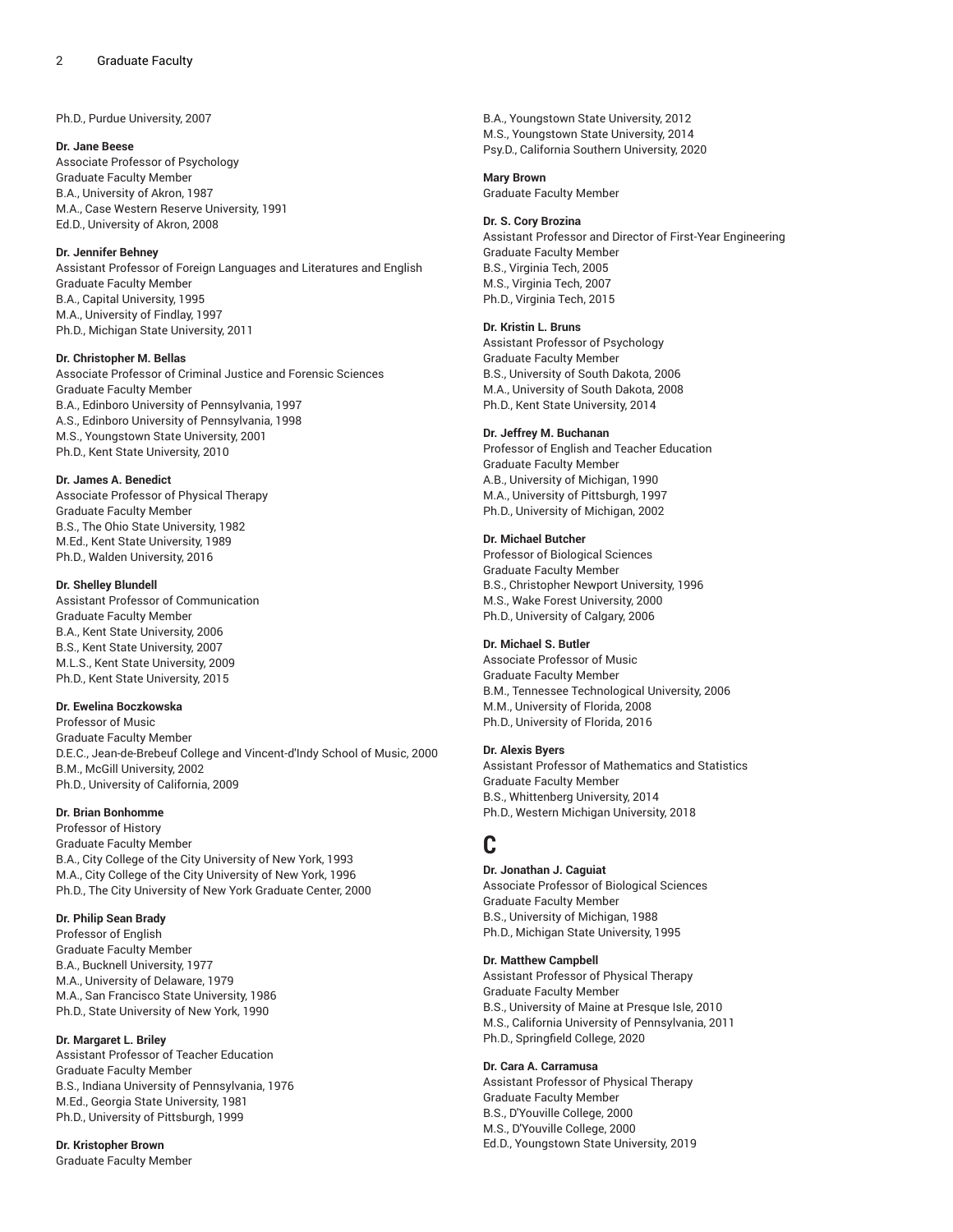**Dr. Joseph W. Carucci** Professor of Music Graduate Faculty Member B.A., Eastman School of Music, 1996 M.A., University of Kentucky, 2001 D.M.A., University of Kentucky, 2009

#### **Dr. Dawna Lynn Cerney**

Associate Professor of Geography Graduate Faculty Member B.S., University of Lethbridge (Canada), 1994 M.E.Des., University of Calgary (Canada), 2000 Ph.D., Texas State University, 2006

# **Dr. Guang-Hwa (Andy) Chang**

Professor of Mathematics and Statistics Graduate Faculty Member B.S., Nat'l. Taiwan Col of Marine Sc. and Tech., (China), 1981 M.S., Texas Tech University, 1987 Ph.D., Texas Tech University, 1993

#### **Dr. Huaiyu (Peter) Chen**

Associate Professor of Accounting and Finance Graduate Faculty Member B.A., Wuhan University, (China), 1997 M.B.A., Clarkson University, 1999 Ph.D., Syracuse University, 2003

#### **Dr. Kyosung Choo**

Associate Professor of Mechanical, Industrial, and Manufacturing Engineering Graduate Faculty Member B.S., Handong Global University, 2005 M.S., Korea Advanced Institute of Science and Technology, 2011 Ph.D., Korea Advanced Institute of Science and Technology, 2011

#### **Dr. Ronald K. Chordas**

Lecturer of Health Professions Graduate Faculty Member B.A., Youngstown State University, 1970 M.S., Youngstown State University, 1977 Ph.D., Kent State University, 1996

#### **Joy Christiansen Erb**

Special Assistant and Professor of Art Graduate Faculty Member B.F.A., Miami University, 2001 M.F.A., Texas Woman's University, 2005

# **Susan Ann Clutter**

Associate Professor Graduate Faculty Member B.A., Clark University, 1995 M.F.S., The George Washington University, 2002

## **Dr. Jeffrey T. Coldren**

Professor of Psychology Graduate Faculty Member B.A., Albright College, 1983 M.A., University of Kansas, 1988 Ph.D., University of Kansas, 1992

#### **Dr. Kelly Colwell**

Assistant Professor of Health Professions Graduate Faculty Member B.S.A.S., Youngstown State University, 1999 M.R.C., Youngstown State University, 2013 Ed.D., Youngstown State University, 2017

**Dr. Eleanor A. Congdon** Associate Professor of History Graduate Faculty Member B.A., Williams College, 1988 M.A., University of Minnesota, 1993 Ph.D., University of Cambridge - Gonville and Caius College, 1997

#### **Dr. Maria Conti Maravillas**

Assistant Professor of English Graduate Faculty Member B.A., Walsh University, 2012 M.A., Kent State University Ph.D., University of Arizona, 2019

#### **Chad Cook**

Graduate Faculty Member Ph.D. Texas Tech University, 2003

# **Dr. Chester R. Cooper**

Professor of Biological Sciences Graduate Faculty Member B.S., University of Pittsburgh, 1979 M.A., University of Texas, 1983 Ph.D., University of Texas, 1989

**Joe Corpa** Graduate Faculty Member

#### **Dr. Pedro Cortes**

Associate Professor of Civil/Environmental and Chemical Engineering Graduate Faculty Member B.S., Inst. Tecnologico de Celaya (Mexico), 1997 M.S., Inst. Technologico y de Estudios Superiores de Monterrey (Mexico), 2001 Ph.D., University of Liverpool (UK), 2005

# **Dr. Michael J. Crescimanno**

Professor of Physics and Astronomy Graduate Faculty Member B.A., Princeton, 1985 Ph.D., University of California, Berkeley, 1991

#### **Dr. M. Kathleen L. Cripe**

Associate Professor of Teacher Education Graduate Faculty Member B.S., Youngstown State University, 1986 M.S., Youngstown State University, 1998 Ph.D., University of Akron, 2009

#### **Dragana Crnjak**

Professor of Art Graduate Faculty Member B.F.A., University of Akron, 2002 M.F.A., Virginia Commonwealth University, 2004

# **Dr. Lauren Cummins**

Professor of Teacher Education Graduate Faculty Member B.S., Dyke College, 1978 M.Ed., Kent State University, 1982 Ed.D., Nova Southeastern University, 2000

#### **Dr. Rebecca M. L. Curnalia**

Professor of Communication Graduate Faculty Member B.A., Olivet College, 2001 M.A., Northern Illinois University, 2003 Ph.D., Kent State University, 2007

# **D**

**Dr. Ramesh Dangol** Associate Professor of Management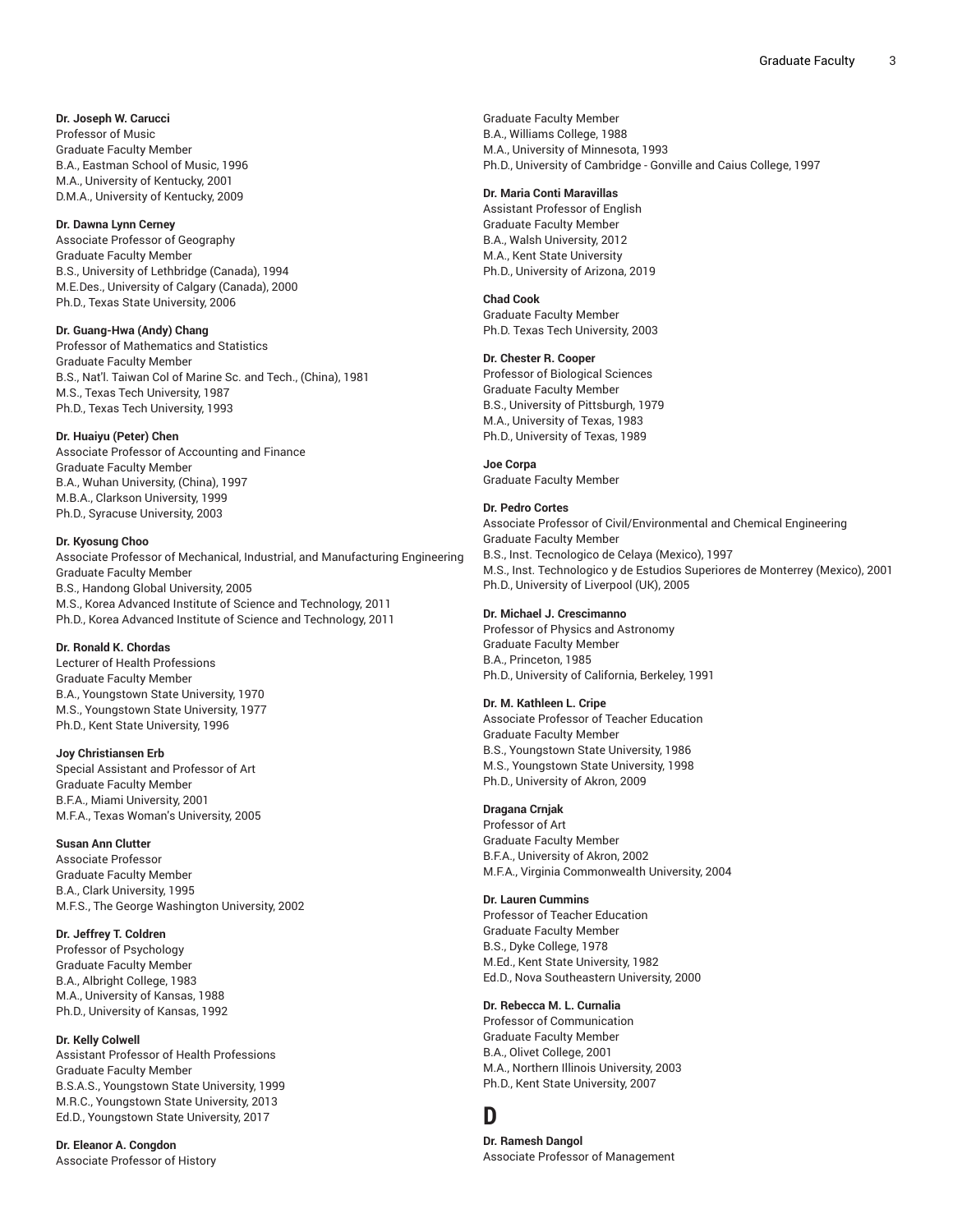Graduate Faculty Member B.A., Middlebury College, 1997 M.B.A., Ball State University, 2002 Ph.D., Purdue University, 2012

#### **Dr. Dana Davis**

Associate Professor of Social Work Graduate Faculty Member B.A., University of Maryland, 1992 M.S.W., University of Pittsburgh, 1998 Ph.D., Widener University, 2013

# **Dr. Ronald E. Davis**

Assistant Professor Graduate Faculty Member B.S.W., Youngstown State University M.S.W., University of Akron Ph.D., Walden University, 2021

#### **Dr. Richard Albert Deschenes, Jr.**

Assistant Professor of Civil/Environmental and Chemical Engineering Graduate Faculty Member B.S., University of Arkansas, 2012 M.S., University of Arkansas, 2014 Ph.D., University of Arkansas, 2017

#### **Dr. Suzanne Diamond**

Professor of English Graduate Faculty Member B.A., Rutgers University, 1986 Ph.D., Rutgers University, 1996

#### **Dr. Jeffrey C. Dick**

Professor of Geological and Environmental Sciences Graduate Faculty Member B.S., Kent State University, 1980 M.S., Kent State University, 1982 Ph.D., Kent State University, 1992

#### **Dr. Thomas P. Diggins**

Professor of Biological Sciences Graduate Faculty Member B.A., Kent State University, 1986 M.S., State University of New York, 1991 Ph.D., State University of New York, 1997

### **Rachael Dobson**

Graduate Faculty Member

# **E**

#### **Dr. Adam C. Earnheardt**

Professor of Communication Graduate Faculty Member B.S., Clarion University of Pennsylvania, 1995 M.S., Clarion University of Pennsylvania, 1999 Ph.D., Kent State University, 2007

# **Dr. Kent J. Engelhardt**

Professor of Music Graduate Faculty Member B.M., Youngstown State University, 1986 M.M., Youngstown State University, 1993 M.A., University of Pittsburgh, 1999 Ph.D., University of Pittsburgh, 2001

**Debbie Espy** Graduate Faculty Member B.A., College of Wooster, 1989 M.S., Virginia Commonwealth University, 1992 Ph.D., University of Illinois at Chicago, 2010

# **Dr. Rangamohan V. Eunni**

Professor of Management Graduate Faculty Member M.S., University of Bath (UK), 1997 D.B.A., Boston University, 2003

# **F**

**Dr. Diana L. Fagan** Professor of Biological Sciences Graduate Faculty Member B.S., University of Texas Medical Branch, Galveston, 1976 Ph.D., University of Texas Southwestern Medical Center, Dallas, 1986

#### **Dr. Johnathan Farris**

Assistant Professor of Art Graduate Faculty Member B.A., Yale University, 1993 M.A., University of Virginia, 1995 Ph.D., Cornell University, 2004

# **Dr. Kate E. Ferguson**

Lecturer of Music Graduate Faculty Member B.M., Kent State University, 1998 M.M., University of Akron, 2004 Ph.D., Kent State University, 2017

# **Dr. Stephen R. Flora**

Professor of Psychology Graduate Faculty Member B.A., University of North Carolina, 1985 M.S., University of Georgia, 1987 Ph.D., University of Georgia, 1990

# **Dr. Neil Flowers**

Assistant Professor of Mathematics and Statistics Graduate Faculty Member B.S., Michigan State University, 1986 M.A., Temple University, 1988 Ph.D., Michigan State University, 1996

# **Dr. Amy Fluker**

Assistant Professor of History Graduate Faculty Member B.A., Westminster College, 2008 M.A., University of Mississippi, 2010 Ph.D., University of Mississippi, 2015

# **Dr. Francois P. Fowler**

Professor of Music Graduate Faculty Member B.M., University of Ottawa, 1996 M.M., Florida State University, 1998 D.M., Florida State University, 2002

#### **Dr. Kendra Fowler**

Associate Professor of Marketing Graduate Faculty Member B.S., Kent State University, 1993 M.B.A., Kent State University, 1995 Ph.D., Kent State University, 2011

# **Dr. Timothy Francisco**

Professor of English Graduate Faculty Member B.A., Western Connecticut State University, 1987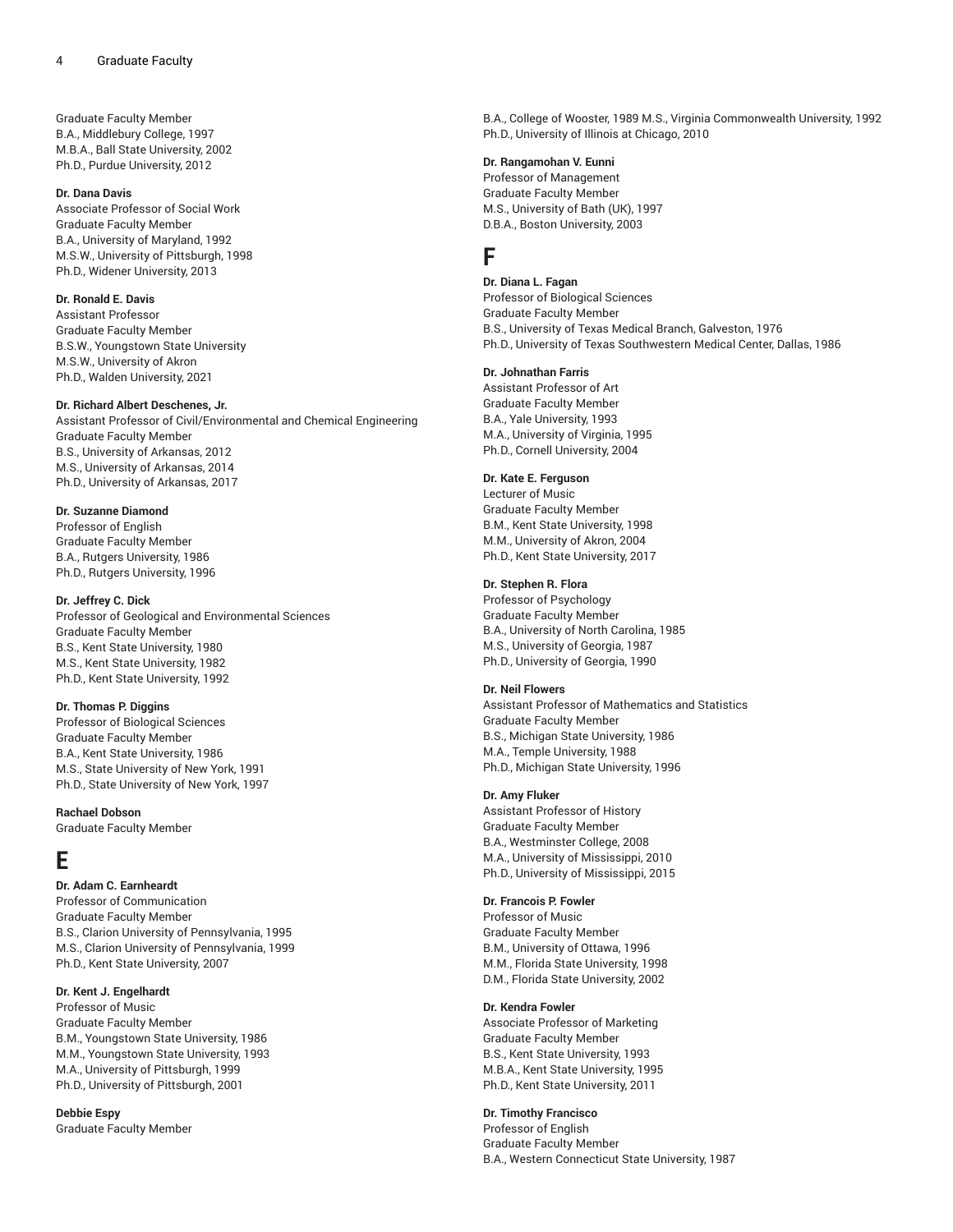M.A., Western Connecticut State University, 1993 Ph.D., University of Alabama, 2001

### **Dr. David B. Fruehstorfer**

Lecturer of Psychology Graduate Faculty Member B.A., Kent State University, 1989 M.Ed., Kent State University, 1995 Ph.D., Kent State University, 2010

# **G**

# **Dr. Weiqing Ge**

Professor of Physical Therapy Graduate Faculty Member B.S., Tianjin University (China), 1987 M.S., Xi' An Medical University, Xi' An (China), 1992 Ph.D., Peking Union Med. Coll. Chinese Acad. Of Med Sc. (China), 1996 D.P.T., Youngstown State University, 2011

# **Dr. Douglas T. Genna**

Associate Professor of Chemistry Graduate Faculty Member B.S., Haverford College, 2006 M.A., The John Hopkins University, 2008 Ph.D., The John Hopkins University, 2011

#### **Dr. Jill M. Gifford**

Associate Professor of Biological Sciences Graduate Faculty Member B.S., Arizona State University, 1996 Ph.D., Kent State University, 2001

#### **Dr. Randall E. Goldberg**

Associate Professor of Music Graduate Faculty Member B.M., University of Texas, 1996 M.M., New England Conservatory of Music, 1998 Ph.D., Indiana University Bloomington, 2011

#### **Dr. Richard G. Goldthwait**

Assistant Professor of Mathematics and Statistics Graduate Faculty Member B.S., Carnegie Mellon University, 1976 M.S., University of Pittsburgh, 1981 Ph.D., University of Texas at Dallas, 1988

#### **Dr. Jay L. Gordon**

Associate Professor of English Graduate Faculty Member B.A., Brandeis University, 1991 M.A., Carnegie Mellon University, 1995 Ph.D., Carnegie Mellon University, 2001

#### **Dr. Stacy Graber**

Assistant Professor of English and Teacher Education Graduate Faculty Member B.A., University of Michigan, 1989 M.A., Wayne State University,1993 Ph.D., Arizona State University, 2011

#### **Dr. David William Griswold**

Associate Professor of Physical Therapy Graduate Faculty Member B.A., Muskingum College, 2005 D.P.T., Youngstown State University, 2008 Ph.D., Nova Southeastern University, 2017

# **H**

# **Dr. Guohong (Helen) Han-Haas**

Professor of Management Graduate Faculty Member B.A., Shandong Normal University (China), 1991 M.A., Shandong University (China), 1994 M.A., University of Minnesota, 2002 Ph.D., University of Illinois, 2007

#### **Dr. Lucas D. Hardy**

Associate Professor of English Graduate Faculty Member B.A., University of Maine, 2003 M.A., University of Maine, 2005 Ph.D., State University of New York at Albany, 2012

#### **Dr. John M. Hazy**

Professor of Criminal Justice and Forensic Sciences Graduate Faculty Member B.A., Youngstown State University, 1988 M.A., Kent State University, 1990 Ph.D., Kent State University, 1995

# **Dr. Emily Herman**

Lecturer of Psychology Graduate Faculty Member B.S., Youngstown State University, 2009 M.S.E., Youngstown State University, 2011 Ph.D., Ohio State University, 2021

#### **Dr. Charles Howell**

Dean of the Beeghly College of Liberal Arts, Social Sciences, and Education and Professor of Educational Foundations, Research, Technology, and Leadership Graduate Faculty Member B.S., Georgia State University, 1973 M.F.A., University of Iowa, 1985 Ph.D., Syracuse University, 2000

#### **Dr. Patricia L. Hoyson**

Professor of Nursing Graduate Faculty Member B.S.N., Pennsylvania State University, 1986 M.S.N., Kent State University, 1991 Ph.D., University of Pittsburgh, 2001

#### **Dr. Ou Hu**

Professor of Economics Graduate Faculty Member B.A., Beijing Inst. of Business, 1997 M.A., West Virginia University, 2001 Ph.D., West Virginia University, 2004

#### **Dr. Tiffany F. Hughes**

Associate Professor of Health Professions Graduate Faculty Member B.S., Allegheny College, 2001 M.P.H., University of South Florida, 2008 Ph.D., University of South Florida, 2008 Postdoctoral Scholar, University of Pittsburgh, 2012

# **Dr. Allen D. Hunter**

Professor of Chemistry Graduate Faculty Member B.S., University of British Columbia (Canada), 1981 Ph.D., University of British Columbia (Canada), 1985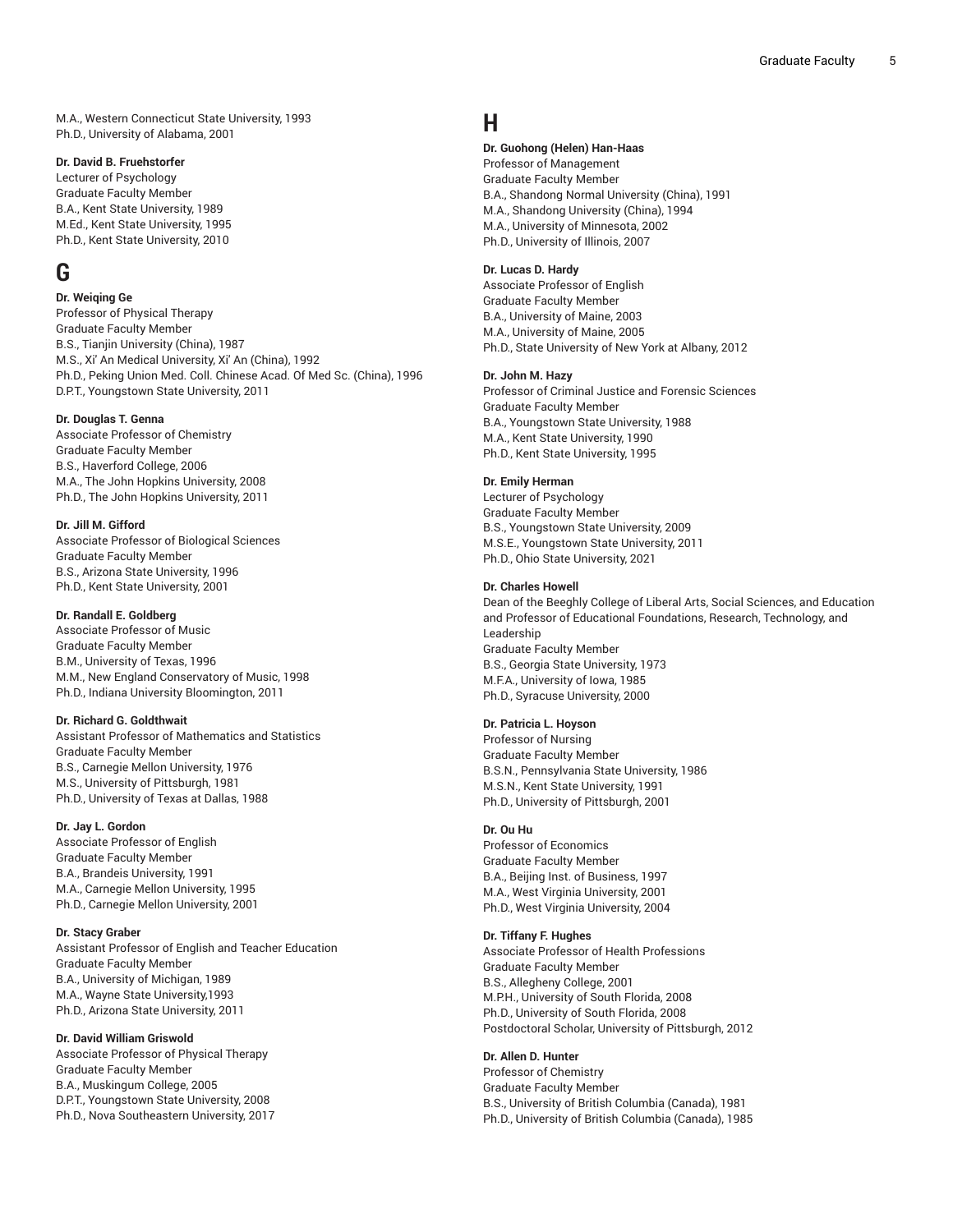# **I**

# **Ms. Lauren Iagulli**

Lecturer of Health Professions Graduate Faculty Member B.S., Kent State University, 2011 M.P.H., Kent State University, 2016

# **Dr. Edmund C Ickert**

Assistant Professor of Physical Therapy Graduate Faculty Member B.S., Youngstown State University, 2003 M.S., Case Western Reserve University, 2007 D.P.T., Youngstown State University, 2011

# **Dr. AKM Anwarul Islam**

Professor of Civil/Environmental and Chemical Engineering Graduate Faculty Member B.S., Bangladesh University of Engineering Technology, 1992 M.S., Florida State University, 2000 Ph.D., Florida State University, 2005

# **Dr. Deepa Gopal Iyer**

Assistant Professor of Management Graduate Faculty Member B.Tech., University of Kerala, 2001 M.S., Esslingen University of Applied Sciences, 2005 Ph.D., Case Western Reserve University, 2018

# **J**

# **Dr. Carrie R. Jackson**

Assistant Professor of Psychology Graduate Faculty Member B.A., California University of Pennsylvania, 2000 M.A., California University of Pennsylvania, 2001 D.Ed., Indiana University of Pennsylvania, 2013

# **Dr. John A. Jackson**

Professor of Chemistry Graduate Faculty Member B.A., University of Minnesota, 1982 Ph.D., University of Iowa, 1990

# **Dr. Alan M. Jacobs**

Professor of Geological and Environmental Sciences Graduate Faculty Member A.B., The City University of New York, 1963 A.M., Indiana University Bloomington, 1965 Ph.D., Indiana University Bloomington, 1967

# **Dr. Jalal Jalali**

Professor of Electrical and Computer Engineering Graduate Faculty Member B.S., University of Missouri-Columbia, 1979 M.S., University of Missouri-Columbia, 1980 Ph.D., University of Missouri-Columbia, 1984

# **Dr. Jozsi Z. Jalics**

Professor of Mathematics and Statistics Graduate Faculty Member B.S., John Carroll University, 1996 M.S., The Ohio State University, 1999 Ph.D., The Ohio State University, 2002

# **Dr. Charles Jeffords**

Assistant Professor of Psychology Graduate Faculty Member B.S., Grove City College, 1962 M.S., Edinboro University, 1969

Ed.D., Youngstown State University, 2008

# **Dr. Carl G. Johnston**

Professor of Biological Sciences Graduate Faculty Member B.S., University of Manitoba, 1981 M.S., University of Alaska, 1986 Ph.D., University of Cincinnati, 1992

# **Thomas Jordan**

Graduate Faculty Member B.A., Alfred University, 1984 M.S., State University of New York Fredonia, 1986 Ph.D., University of Buffalo, 2003

# **K**

**Dr. Bruce Keillor** Professor of Marketing Graduate Faculty Member B.A., University of Minnesota, 1987 M.B.A., Minnesota State University, 1989 Ph.D., University of Memphis, 1994

# **Dr. Daniel Keown**

Associate Professor of Music and Teacher Education Graduate Faculty Member B.S., University of Wisconsin, 2001 M.M., Indiana State University, 2004 Ph.D., University of Missouri, 2013

# **Dr. G. Jay Kerns**

Professor of Mathematics and Statistics Graduate Faculty Member B.A., Glenville State College, 1999 M.A., Bowling Green State University, 2000 Ph.D., Bowling Green State University, 2004

# **Dr. Lucy Xiaojing Kerns**

Associate Professor of Mathematics and Statistics Graduate Faculty Member B.A., Hangzhou University, 1994 M.S., Bowling Green State University, 2002 Ph.D., Bowling Green State University, 2006

# **Dr. Peter Kimosop**

Associate Professor of Geography Graduate Faculty Member B.S., University of Nairobi (Kenya), 2000 M.A., Western Michigan University, 2005 Ph.D., University of Cincinnati, 2011

# **Dr. Victoria E. White Kress**

Professor of Psychology Graduate Faculty Member M.A. Ed., University of Akron, 1995 Ph.D., University of Akron, 1999

# **Dr. Christopher Krummel**

Professor of Music Graduate Faculty Member B.M., Miami University, 1985 M.M., University of Illinois at Urbana-Champaign, 1992 D.M.A., University of Illinois at Urbana-Champaign, 1997

# **L**

**Dr. Jacob Labendz** Assistant Professor of History Graduate Faculty Member B.A., Brandeis University, 2000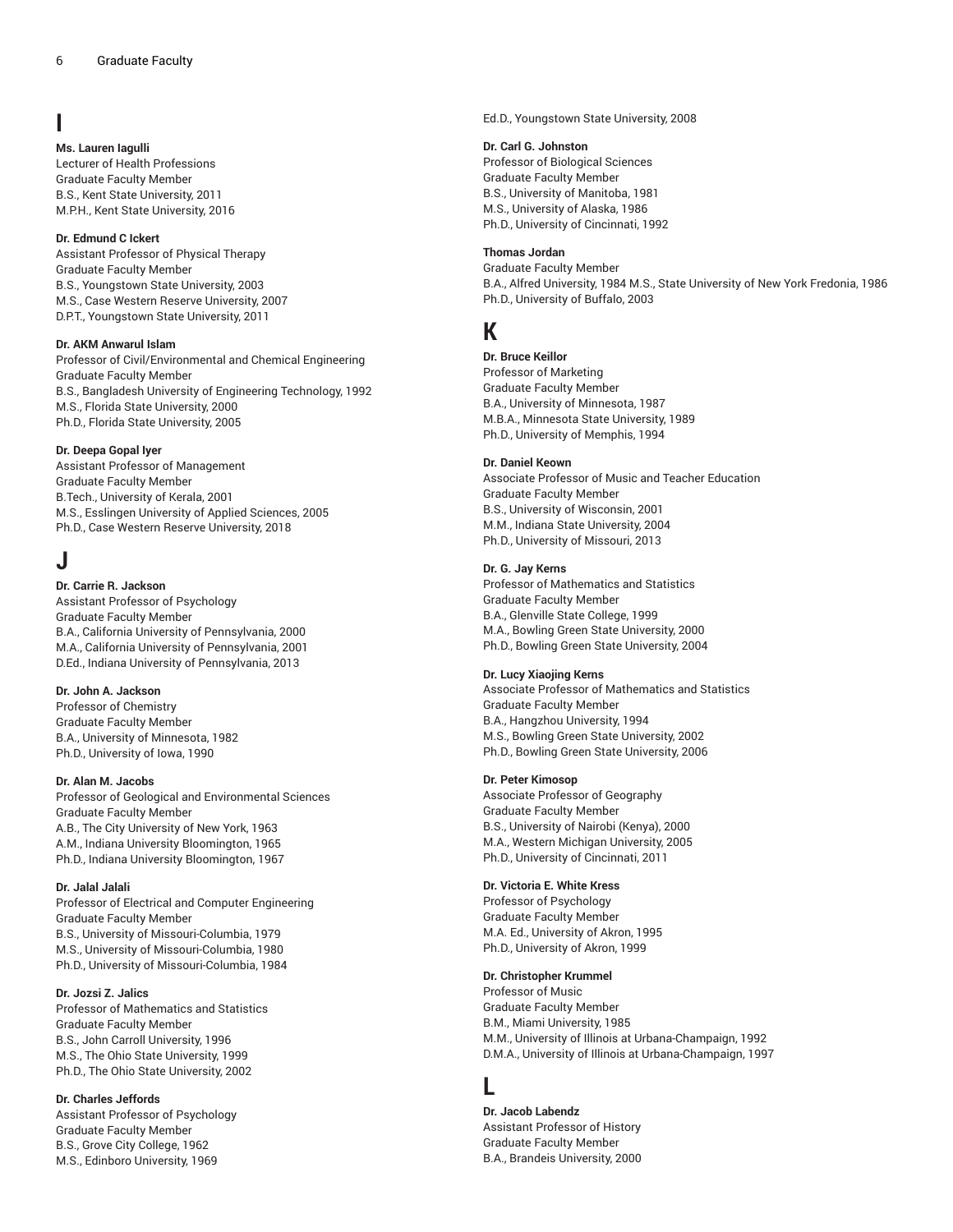A.M., Washington University, 2009 Ph.D., Washington University, 2014

#### **Dr. Nancy Crum Landgraff**

Professor of Physical Therapy Graduate Faculty Member B.S., University of Pittsburgh, 1982 M.H.S., University of Florida, 1988 Ph.D., University of Pittsburgh, 2004

# **Dr. Karen H. Larwin**

Associate Professor of Psychology Graduate Faculty Member B.A., Kent State University, 2003 M.A., Kent State University, 2004 Ph.D., Kent State University, 2007

#### **Dr. Mary E. LaVine**

Associate Professor of Teacher Education Graduate Faculty Member B.A., North Central College, 1978 M.S., University of Illinois at Chicago, 1990 Ph.D., Kent State University, 1998

#### **Dr. Alina Lazar**

Professor of Computer Science and Information Systems Graduate Faculty Member B.S., Western University of Timisoara (Romania), 1995 Ph.D., Wayne State University, 2002

# **Dr. Kenneth Learman**

Professor and Program Director of Ph.D. in Health Sciences Graduate Faculty Member B.S.P.T., State University of New York at Buffalo, 1989 M.E.H.E., Pennsylvania State University, 1993 Ph.D., University of Pittsburgh, 2007

#### **Dr. Thomas E. Leary**

Associate Professor of History Graduate Faculty Member B.A., John Fisher College, 1969 Ph.D., Brown University, 1985

#### **Dr. Hae-Jong Lee**

Associate Professor of Music Graduate Faculty Member B.M., Seoul National University, 1989 M.M., Westminster Choir College, 1995 D.M.A., University of Illinois at Urbana-Champaign, 2003

#### **Dr. Brian D. Leskiw**

Professor of Chemistry Graduate Faculty Member B.S., Niagara University, 1998 Ph.D., Pennsylvania State University, 2003

#### **Dr. Frank Xiying Li**

Professor of Electrical and Computer Engineering Graduate Faculty Member B.S.E.E., The Ohio State University, 1996 M.S.E.E., Youngstown State University, 1999 Ph.D., Case Western Reserve University, 2005

## **Dr. Betty Jo Licata**

Dean of the Williamson College of Business Administration and Professor of Management Graduate Faculty Member B.A., State University of New York at Geneseo, 1978 M.B.A., Rensselaer Polytechnic Institute, 1981

Ph.D., Rensselaer Polytechnic Institute, 1982

#### **Dr. Clovis Linkous**

Professor of Chemistry Graduate Faculty Member B.S., Purdue University, 1976 Ph.D., Michigan State University, 1983

# **Dr. Susan A. Lisko**

Professor of Nursing Graduate Faculty Member B.S.N., Youngstown State University, 1984 M.S.N., Gannon University, 1992 D.N.P., Case Western Reserve University, 2009

# **Dr. Heather E. Lorimer**

Associate Professor of Biological Sciences Graduate Faculty Member A.B., University of Chicago, 1982 M.A., Columbia University, 1988 M.Phil., Columbia University, 1989 Ph.D., Columbia University, 1992

#### **Dr. J. Paul Louth**

Associate Professor of Music and Teacher Education Graduate Faculty Member B.M., University of Toronto, 1995 B.E., University of Toronto, 1997 M.M., University of Western Ontario, 2004 Ph.D., University of Western Ontario, 2008

# **M**

# **Dr. Thomas L. Madsen**

Associate Professor of Mathematics and Statistics Graduate Faculty Member B.S., University of Aarhus (Denmark), 2004 M.S., University of Aarhus (Denmark), 2007 Ph.D., University of Oklahoma, 2014

#### **Dr. Hazel Marie**

Professor of Mechanical, Industrial, and Manufacturing Engineering Graduate Faculty Member B.S.M.E., University of Texas at Austin, 1984 M.S.E., Youngstown State University, 1998 Ph.D., University of Akron, 2005

# **Dr. Don Martin**

Professor of Psychology Graduate Faculty Member B.A., Roanoke College, 1974 M.S., Radford University, 1976 Ph.D., North Texas State, 1981

## **Dr. Holly J. Martin**

Associate Professor of Civil/Environmental and Chemical Engineering Graduate Faculty Member B.S., Mississippi State University, 2002 Ph.D., Mississippi State University, 2006

### **Dr. Marcia Matanin**

Professor of Teacher Education Graduate Faculty Member B.S., Youngstown State University, 1987 M.E., Kent State University, 1990 Ph.D., The Ohio State University, 1993

#### **Missy McCormick**

Associate Professor of Art Graduate Faculty Member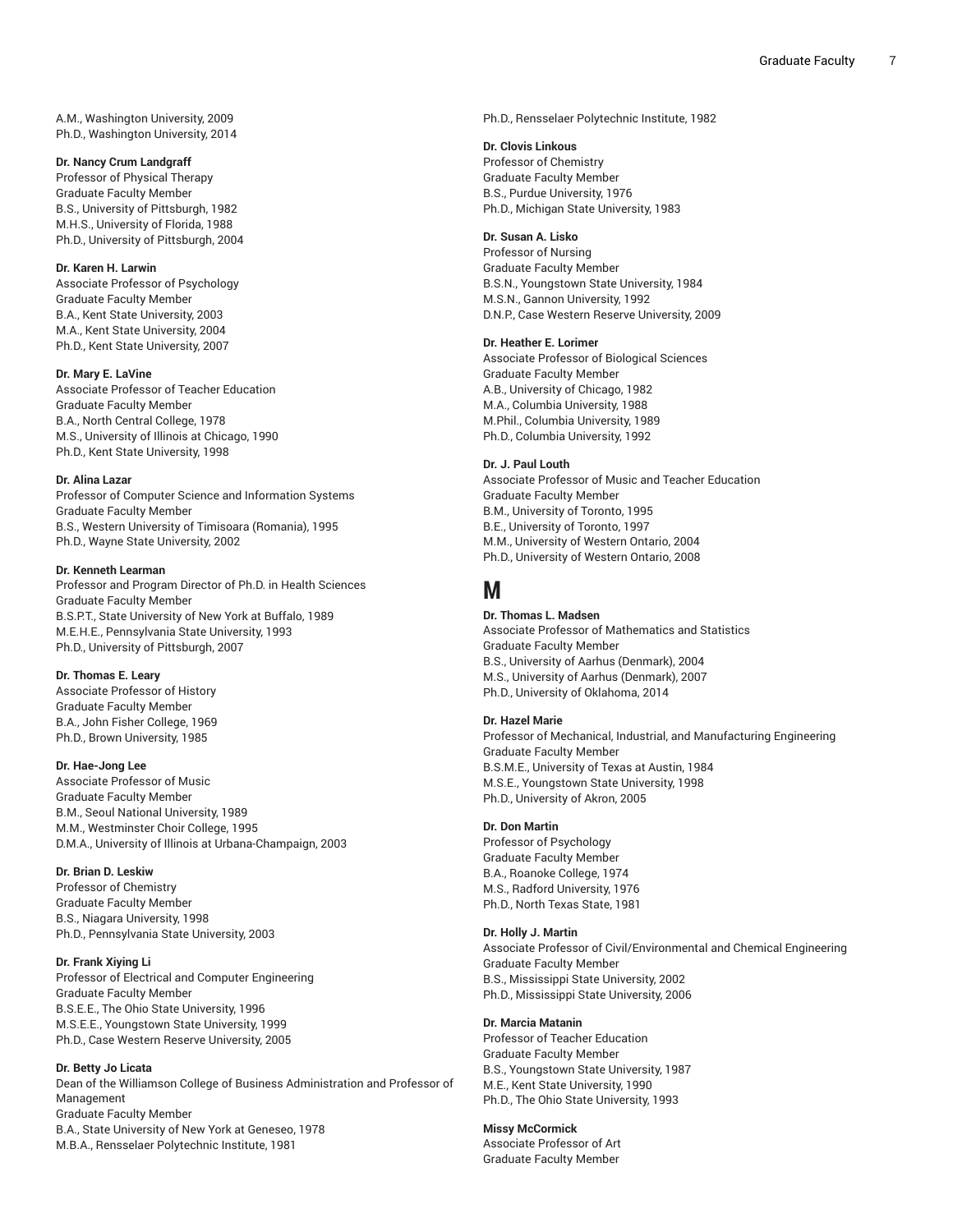B.F.A., Georgia Southern University, 1994 M.F.A., University of Florida, 2001

#### **Dr. Colleen McLean**

Associate Professor of Geological and Environmental Sciences Graduate Faculty Member B.S., Youngstown State University, 1997 M.S., Kent State University, 2002 Ph.D., Michigan State University, 2011

### **Dr. Monica Merrill**

Assistant Professor of Criminal Justice and Forensic Sciences Graduate Faculty Member B.A., Kent State University, 2006 M.A., University of Akron, 2011 Ph.D., University of Akron, 2014

### **Dr. Sara Michaliszyn**

Associate Professor of Kinesiology and Sport Science Graduate Faculty Member B.S.A.S., Youngstown State University, 2000 M.S., University of Pittsburgh, 2003 Ph.D., University of Pittsburgh, 2006

# **Dr. Kenneth L. Miller**

Professor of Psychology Graduate Faculty Member B.A., Purdue University, 1979 M.S., Purdue University Calumet, 1985 Ph.D., Purdue University, 1990

#### **Dr. Xiangjia Min**

Professor of Biological Sciences Graduate Faculty Member B.S., Laiyang Agricultural College (China), 1984 M.S., Beijing Agricultural University, 1987 Ph.D., University of Hawaii, 1995 M.S., University of British Columbia, 2002

#### **Dr. Alessia J. Mingrone**

Ives Distinguished Visiting Lecturer Graduate Faculty Member B.A., Saint Mary's College of California, 2014 M.A., San Francisco State University, 2017 Ph.D., New York University, 2021

### **Dr. Stefan Moldovan**

Assistant Professor of Mechanical, Industrial, and Manufacturing Engineering Graduate Faculty Member B.S., The Polytechnic University of Bucharest, 2004 M.S., The Polytechnic University of Bucharest, 2005 Ph.D., University of Akron, 2013

# **Dr. David S. Morgan**

Professor of Music Graduate Faculty Member B.M., University of Texas, 1990 M.M., University of Texas, 1993 D.M.A., University of Texas, 1996

# **N**

**Dr. Nguyet Thi Nguyen**

Associate Professor of Mathematics and Statistics Graduate Faculty Member B.S., Hanoi National University of Education, 1998 M.S., Hanoi National University of Education, 2002 M.S., Florida State University, 2011 Ph.D., Florida State University, 2014

#### **Dr. Peter Norris**

Professor of Chemistry Graduate Faculty Member B.S., The University of Salford (England), 1986 Ph.D., The Ohio State University, 1992

# **O**

# **Dr. Valerie Marie O'Dell**

Professor of Nursing Graduate Faculty Member B.S.N., Youngstown State University, 1985 M.S.N., Kent State University, 1993 D.N.P., Case Western Reserve University, 2009

# **Mr. Matthew R. O'Dell**

Lecturer of Health Professions Graduate Faculty Member B.S., Youngstown State University, 2015 M.S., University of Pittsburgh, 2016 M.B.A., Youngstown State University, 2019

### **Dr. Anita C. O'Mellan**

Professor of Mathematics and Statistics and Teacher Education Graduate Faculty Member B.S., Southern Illinois University Carbondale, 1987 M.S., Texas AM University, 1988 Ph.D., Memphis State University, 1993

#### **Dr. Tom Nelson Oder**

Professor of Physics and Astronomy Graduate Faculty Member B.S., Makerer University (Uganda), 1984 M.S., University of St. Andrews (UK), 1986 Ph.D., Auburn University, 1999

# **Dr. Caroline Oltmanns**

Professor of Music Graduate Faculty Member Diploma, Greiburg, Germany, 1989 M.M., University of Southern California, Los Angeles, 1991 D.M.A., University of Southern California, Los Angeles, 1995

#### **Dr. Christian C. Onwudiwe**

Assistant Professor of Criminal Justice and Forensic Sciences Graduate Faculty Member B.A., Southern University and AM College, 1986 M.A., Southern University and AM College, 1988 Ph.D., Howard University, 1995

### **Dr. Tomi P. Ovaska**

Professor of Economics Graduate Faculty Member M.A., University of Jyvaskyla (Finland), 1997 M.A., West Virginia University, 2001 Ph.D., West Virginia University, 2003

# **P**

# **Dr. Joseph Palardy**

Professor of Economics Graduate Faculty Member B.S., Frostburg State University, 1997 Ph.D., West Virginia University, 2002

#### **Dr. Martha Pallante**

Professor of History Graduate Faculty Member B.A., Youngstown State University, 1977 M.A., College of William and Mary, 1982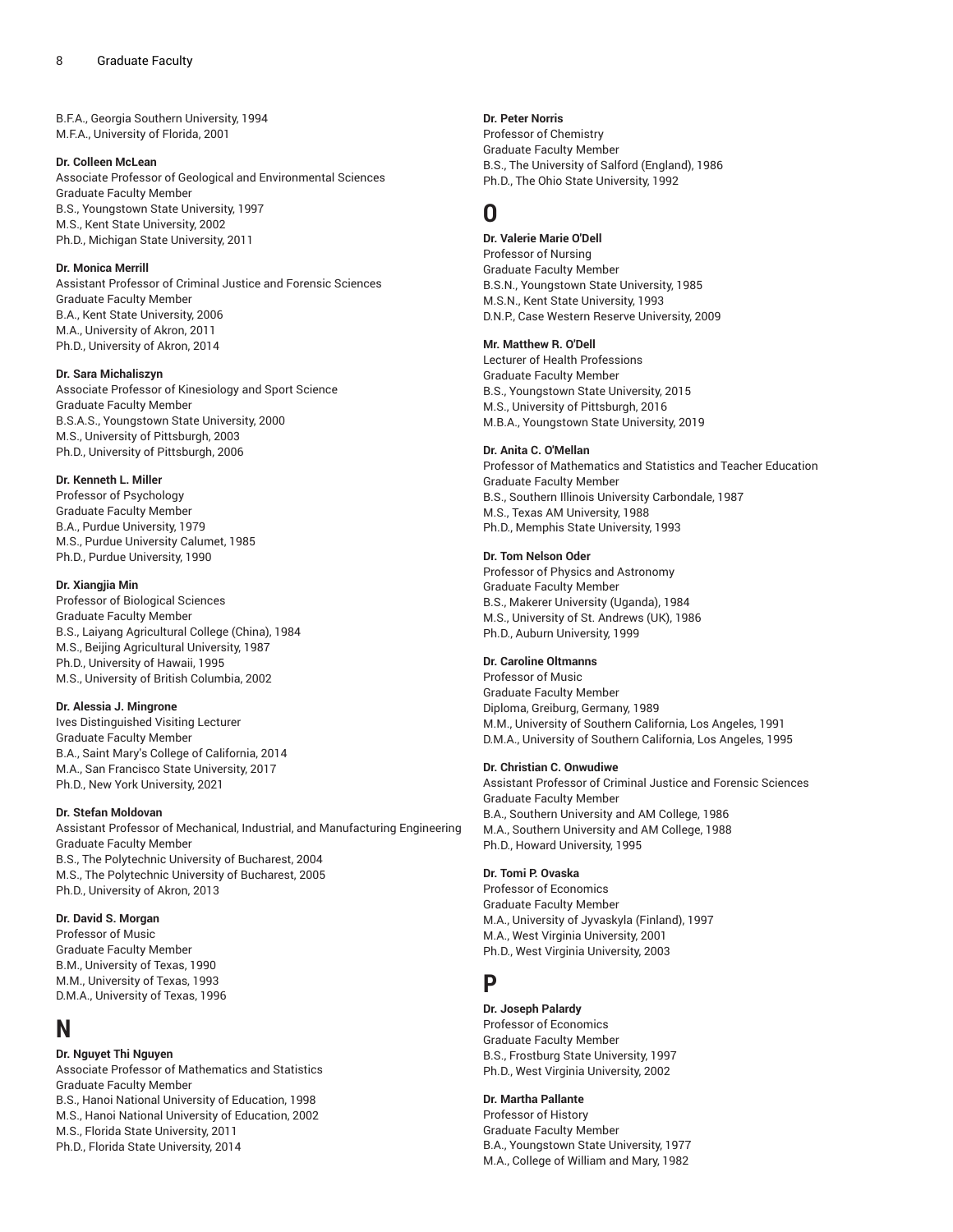#### Ph.D., University of Pennsylvania, 1988

### **Dr. Byung-Wook Park**

Assistant Professor of Civil/Environmental and Chemical Engineering Graduate Faculty Member B.S., Kwangwoon University, 2003 M.S., Kwangwoon University, 2005 Ph.D., University of Toledo, 2011

#### **Cathy Bieber Parrott**

Assistant Professor of Physical Therapy Graduate Faculty Member B.S.P.T., University of Texas Medical Branch, 1984 M.S., University of Pittsburgh, 1994

# **Dr. Phyllis Paul**

Dean of the Cliffe College of Creative Arts and Professor of Music Graduate Faculty Member B.M., Lenoir-Rhyne University, 1983 M.M., Florida State University, 1989 Ph.D., Florida State University, 2003

#### **Linda Pax Lowes**

Graduate Faculty Member B.S., The Ohio State University, 1987 Ph.D., Drexel/Hahnemann University, 1997

#### **Dr. Karin A. Petruska**

Professor of Accounting and Finance Graduate Faculty Member B.S., Youngstown State University, 1989 M.B.A., Youngstown State University, 1993 Ph.D., Kent State University, 2008

#### **Dr. Nicole Pettitt**

Assistant Professor of English Graduate Faculty Member B.A., University of Minnesota, 2003 M.A., University of Minnesota, 2012 Ph.D., Georgia State University, 2017

### **Dr. Jennifer Pintar**

Associate Provost and Professor of Kinesiology and Sport Science Graduate Faculty Member B.A., Washington and Jefferson College, 1994 M.S., University of Pittsburgh, 1995 Ph.D., University of Pittsburgh, 2001 M.P.H., University of Pittsburgh, 2004

#### **Dr. Rachael J. Pohle-Krauza**

Professor of Human Ecology Graduate Faculty Member B.S., D'Youville College, 2001 M.S., D'Youville College, 2001 Ph.D., State University of New York at Buffalo, 2007

#### **Dr. Nicolette Powe**

Assistant Professor of Health Professions Graduate Faculty Member B.S., Kent State University, 1999 M.S., North Carolina Central University, 2003 Dr.P.H., Loma Linda University, 2016

# **Dr. Alicia Prieto Langarica**

Professor of Mathematics and Statistics Graduate Faculty Member B.S., University of Texas at Dallas, 2008 Ph.D., University of Texas at Arlington, 2012

#### **Dr. Donald Priour**

Associate Professor of Physics and Astronomy

Graduate Faculty Member B.A., Rice University, 1995 M.A., Princeton, 1997 Ph.D., Princeton, 2000

#### **Dr. Jake J. Protivnak**

Professor of Counseling, School Psychology, and Educational Leadership Graduate Faculty Member B.S., Andrews University, 1998 M.Ed., Kent State University, 2002 Ph.D., Ohio University, 2005

# **R**

**Dr. Crystal L. Ratican** Associate Professor of Teacher Education Graduate Faculty Member B.S., Edinboro University, 2002 M.Ed., Walden University, 2006 Ph.D., Walden University, 2011

# **Dr. Steven M. Reale**

Professor of Music Graduate Faculty Member B.A., Indiana University, 2001 M.A., University of Michigan, 2003 Ph.D., University of Michigan, 2009

#### **Dr. Ian J. Renne**

Associate Professor of Biological Sciences Graduate Faculty Member B.S., Syracuse University, 1992 M.S., Clemson University, 1996 Ph.D., Clemson University, 2001

#### **Amanda Roby**

Assistant Professor of Health Professions Graduate Faculty Member B.S.R.C., Youngstown State University, 2000 M.H.H.S., Youngstown State University, 2011

# **Dr. Stephen Rodabaugh**

Professor of Mathematics and Statistics Graduate Faculty Member B.A., University of Missouri-Columbia, 1970 M.A., University of Missouri-Columbia, 1971 Ph.D., University of Missouri-Columbia, 1974

#### **Dr. Richard Lee Rogers**

Associate Professor of Criminal Justice and Forensic Sciences Graduate Faculty Member B.A., University of Illinois at Chicago, 1983 Ph.D., Princeton University, 1996

# **Dr. Jena Root**

Professor of Music Graduate Faculty Member B.M., Shenandoah Conservatory, 1993 M.M., Syracuse University, 1996 Ph.D., University of Minnesota, 2000

#### **Dr. Omar Ross**

Assistant Professor of Physical Therapy Graduate Faculty Member B.S., University of Southern Mississippi, 1994 M.S., University of New Orleans, 2001 D.P.T., Slippery Rock University, 2004

#### **Dr. Jae Joong Ryu**

Associate Professor of Mechanical, Industrial, and Manufacturing Engineering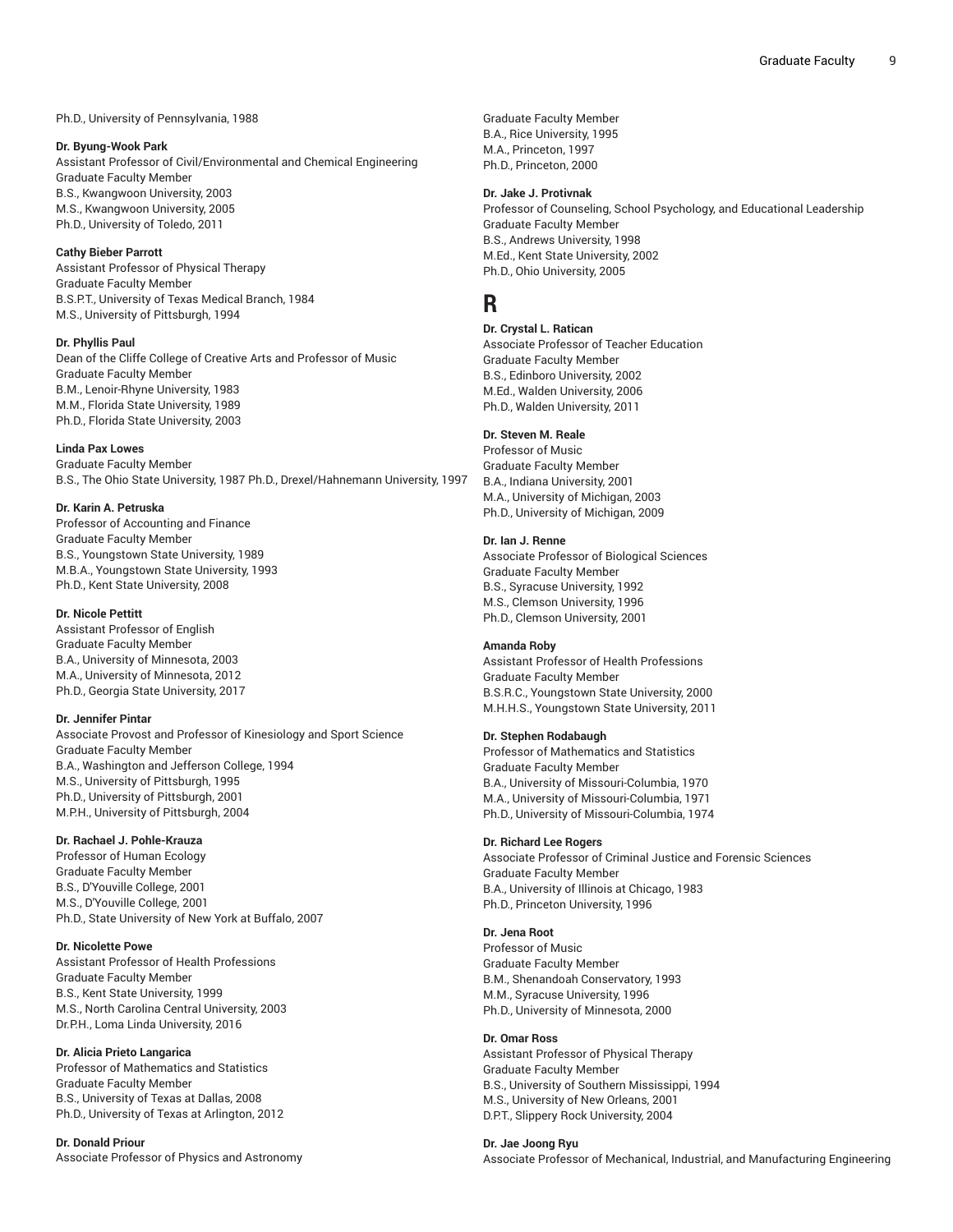Graduate Faculty Member B.S., Iowa State University, 2003 M.S., Iowa State University, 2005 Ph.D., Iowa State University, 2009

# **S**

# **Dr. Christina Saenger**

Associate Professor of Marketing Graduate Faculty Member B.A., University of Akron, 2003 M.B.A., University of Akron, 2005 Ph.D., Kent State University, 2012

#### **Dr. Salvatore Sanders**

Dean of the Graduate College and Assistant Provost for Cyberlearning Professor of Health Professions Graduate Faculty Member B.S.A.S., Youngstown State University, 1985 M.S., University of Akron, 1988 Ph.D., University of Akron, 2006

### **Dr. Glenn Schaft**

Professor of Music Graduate Faculty Member B.M., Baldwin Wallace College Conservatory of Music, 1982 M.A., Eastern Illinois University, 1983 D.M.A., University of Illinois at Urbana-Champaign, 1993

# **Dr. Jeremy T. Schwartz**

Associate Professor of Accounting and Finance Graduate Faculty Member B.B.A., Kent State University, 1993 M.S., Kent State University, 1994 M.A., Indiana University, 1998 Ph.D., Indiana University, 2003

# **Dr. Michael A. Serra**

Associate Professor of Chemistry Graduate Faculty Member B.S., Adrian College, 1984 B.A., Adrian College, 1984 Ph.D., Iowa State University, 1990

# **Dr. Suresh Sharma**

Associate Professor of Civil/Environmental and Chemical Engineering Graduate Faculty Member B.E., Tribhuvan University (Nepal), 2000 M.Sc., Tribhuvan University (Nepal), 2005 Ph.D., Auburn University, 2012

# **Dr. Bradley A. Shellito**

Professor of Geography Graduate Faculty Member B.S., Youngstown State University, 1994 M.A., The Ohio State Univesity, 1996 Ph.D., Michigan State University, 2001

# **Cynthia M. Shields**

Associate Professor of Nursing Graduate Faculty Member B.S.N., Bowling Green State University, 1984 M.S.N., Idaho State University, 1992 D.N.P., Case Western Reserve University, 2016

# **Dr. Elvin B. Shields**

Professor of Mechanical, Industrial, and Manufacturing Engineering Graduate Faculty Member B.E.M.E., Youngstown State University, 1974 M.S.M.E., University of Akron, 1979

Ph.D., University of Akron, 1991

# **Dr. Josef B. Simeonsson**

Professor of Chemistry Graduate Faculty Member B.S., University of North Carolina at Chapel Hill, 1986 Ph.D., University of Florida, 1990

# **Dr. David A. Simonelli**

Professor of History Graduate Faculty Member B.A., University of Connecticut, 1988 M.A., Tulane University, 1991 Ph.D., Tulane University, 2001

# **Dr. Dolores V. Sisco**

Assistant Professor of English Graduate Faculty Member B.A., University of Baltimore, 1995 M.A., Central Michigan University, 1998 Ph.D., Michigan State University, 2005

### **Dr. Thomas Smotzer**

Professor of Mathematics and Statistics Graduate Faculty Member B.M., Baldwin Wallace, 1988 M.S., Indiana University Bloomington, 1991 Ph.D., Indiana University Bloomington, 1995

### **Dr. Virgil C. Solomon**

Professor of Mechanical, Industrial, and Manufacturing Engineering Graduate Faculty Member Engineer's Diploma (equiv. B.S./M.Sc.), Gheorghe Asachi Polytechnic Institute, (Romania), 1990 Ph.D., Kumamoto University, 2002

#### **Dr. Doori Song**

Associate Professor of Marketing Graduate Faculty Member B.A., Dankook University, 2007 M.A., Michigan State University, 2009 Ph.D., University of Florida, 2013

#### **Dr. Patrick T. Spearman**

Associate Professor of Teacher Education Graduate Faculty Member B.A., University of Cincinnati, 1992 M.Ed., University of Cincinnati, 2000 Ph.D., Temple University, 2005

#### **Jonathan Dana Sperry**

Professor of Art Graduate Faculty Member B.F.A., Southern Methodist University, 1995 M.F.A., Indiana University, 2001

#### **Dr. Wim F.A. Steelant**

Dean of the College of Science, Technology, Engineering and Mathematics and Professor of Chemistry Graduate Faculty Member B.S., St. Lieven College (Belgium), 1992 M.S., West-Brabant College (The Netherlands), 1993 Ph.D., University of Amsterdam (The Netherlands), 2000 Post-Doctoral, University of Washington, 2000-2002

# **Dr. Nina V. Stourman**

Associate Professor of Chemistry Graduate Faculty Member B.S., Moscow State University (Russia), 1984 M.S., Moscow State University (Russia), 1984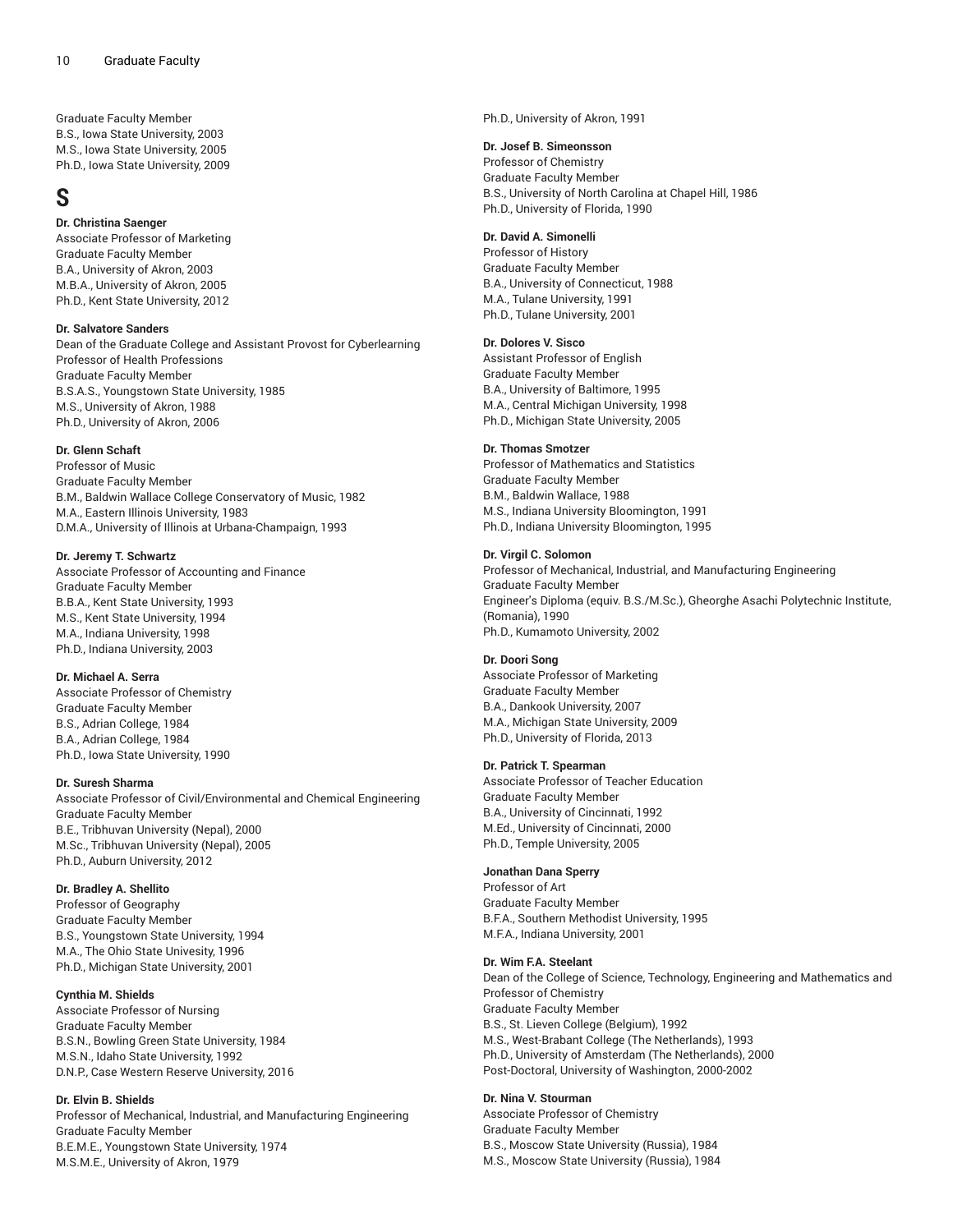Ph.D., Moscow State University (Russia), 1992

#### **Dr. John R. Sullins**

Associate Professor of Computer Science and Information Systems Graduate Faculty Member B.S., Massachusetts Institute of Technology, 1983 M.S., University of Rochester, 1985 Ph.D., University of Maryland, 1990

### **Dr. Albert J. Sumell**

Professor of Economics Graduate Faculty Member B.A., Salisbury State University, 1999 M.A., Georgia State University, 2003 Ph.D., Georgia State University, 2006

# **T**

# **Dr. Annie Q. Tapp**

Assistant Professor Graduate Faculty Member B.S., University of South Carolina, 2008 D.P.T., University of Illinois at Chicago, 2011

### **Dr. Jamal K. Tartir**

Professor of Mathematics and Statistics Graduate Faculty Member B.A., Hiram College, 1991 M.A., Miami University, 1993 Ph.D., Ohio University, 1998

# **Dr. Padraic ("Paddy") W. Taylor**

Associate Professor of Mathematics and Statistics Graduate Faculty Member B.A., McDaniel College (fka Western Maryland College), 1999 M.S., North Carolina State University, 2003 Ph.D., North Carolina State University, 2006

# **U**

**Dr. Emre Ulusoy** Associate Professor of Marketing Graduate Faculty Member B.A., Istanbul Bilgi University, 2004 M.A., University of Portsmouth (UK), 2005 M.A., Galatasaray University (Turkey), 2008 Ph.D., The University of Texas-Pan American, 2013

# **Dr. James C. Umble**

Professor of Music Graduate Faculty Member B.M., Susquehanna University, 1978 M.M., Bowling Green State University, 1984 D.M.A., University of Michigan, 1995

# **Dr. Kathryn T. Umble**

Professor of Music Graduate Faculty Member B.M., University of Michigan, 1983 M.M., Bowling Green State University, 1985 B.S., Youngstown State University, 1989 D.M.A., Michigan State University, 1998

# **Dr. Yogesh Uppal**

Professor of Economics Graduate Faculty Member B.A., University of Delhi, 1998 M.A., Delhi School of Economics, University of Delhi, 2000 Ph.D., University of California, Irvine, 2006

# **V**

**Tricia Vallinger** Graduate Faculty Member

#### **Dr. Daniel J. Van Dussen**

Professor of Health Professions Graduate Faculty Member B.A., Mount Union College, 1997 M.A., University of Akron, 2001 Ph.D., University of Maryland Baltimore County, 2005

# **Dr. Richard W. VanVoorhis**

Associate Professor of Psychology Graduate Faculty Member B.A., Ohio University, 1990 M.A., The Ohio State University, 1992 D.Ed., Indiana University of Pennsylvania, 2003

#### **Dr. Meenakshi Venkataraman**

Assistant Professor of Social Work Graduate Faculty Member B.S., Madural-Kamaraj University, 1989 M.A., Madural-Kamaraj University, 1991 Ph.D., University of Illinois at Urbana-Champaign, 2006

### **Dr. Fred W. Viehe**

Professor of History Graduate Faculty Member B.A., Lewis and Clark College, 1971 M.A., University of California, Santa Barbara, 1974 Ph.D., University of California, Santa Barbara, 1983

# **W**

# **Dr. Nancy Wagner**

Professor of Nursing Graduate Faculty Member B.S.N., University of Cincinnati, 1977 M.S.N., Indiana University, 1983 D.N.P., Case Western Reserve University, 2009

#### **Atty. Patricia Bergum Wagner**

Associate Professor of Criminal Justice and Forensic Sciences Graduate Faculty Member B.A., University of Texas, 1979 M.A., University of Texas, 1982 J.D., Northwestern University School of Law, 1985

#### **Dr. Timothy R. Wagner**

Professor of Chemistry Graduate Faculty Member B.S., University of Wisconsin, 1981 Ph.D., Arizona State University, 1986

### **Dr. Thomas P. Wakefield**

Professor of Mathematics and Statistics Graduate Faculty Member B.S., Youngstown State University, 2002 B.A., Youngstown State University, 2002 M.A., Kent State University, 2004 Ph.D., Kent State University, 2008

# **Dr. Yaqin Wang**

Professor of Economics Graduate Faculty Member B.A., Beijing Tech and Business University, 1997 Ph.D., University of Kansas, 2002

# **Dr. Ying Wang**